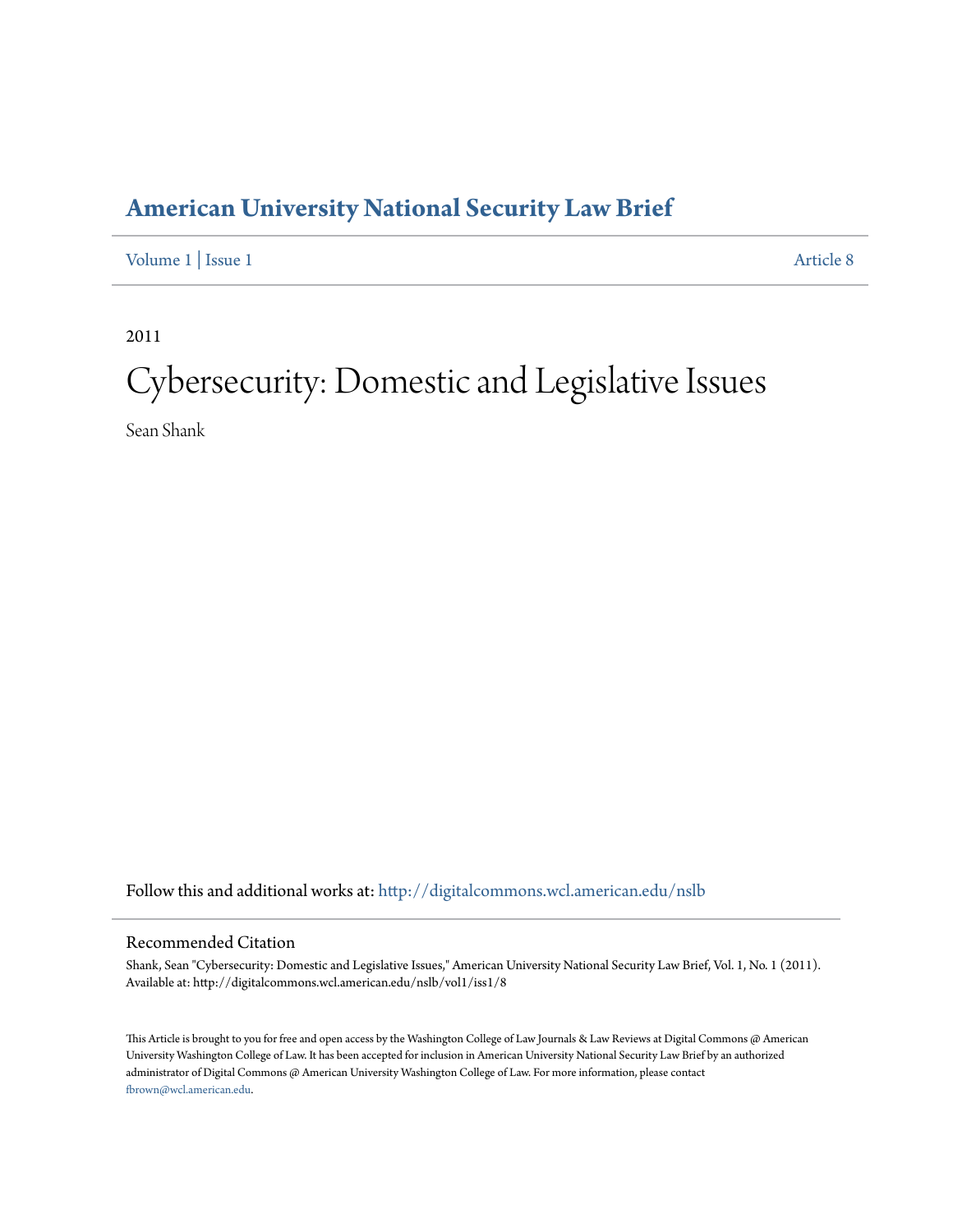## **CYBERSECURITY: DOMESTIC AND LEGISLATIVE ISSUES**

### SEAN SHANK\*

Despite the prominence of the health care and stimulus debates throughout the first years of the Obama administration, political affairs in Washington, D.C. have quietly yielded major developments in efforts to secure cyberspace. Exercises by the Bipartisan Policy Center,<sup>1</sup> the establishment and appointment of a new cybersecurity coordinator for the White House,<sup>2</sup> and pending legislation<sup>3</sup> indicate that cyber security issues comprise an area of growing concern. Some experts, including former Director of National Intelligence J. Michael McConnell, view American electronic infrastructure as an area ripe for exploitation by terrorists,<sup>4</sup> while other experts rightly indicate that such infrastructure is already subject to exploitation.<sup>5</sup> Attempting to address this concern, various bills, especially the Senate Homeland Security Committee's "Protecting Cyberspace as a National Asset Act"

Sean Shank is a 2011 JD/MA candidate at American University – Washington College of Law. For his joint degree program he is concentrating on national security law, cybersecurity, and nuclear non-proliferation. He earned an A.B. from Princeton University in East Asian Studies and is fluent in Japanese.

<sup>1</sup> *See Cyber ShockWave Shows U.S. Unprepared For Cyber Threats*, BIPARTISAN POLICY CENTER, Feb. 17, 2010, [hereinafter *Cyber ShockWave*] *available at* http://www.bipartisanpolicy.org/news/press-releases/2010/02/cyber-shockwave-showsus-unprepared-cyber-threats (discussing the potential weaknesses of a government counterterror response based on a simulated cyberattack).

<sup>2</sup> *See* Macon Phillips, *Introducing the New Cybersecurity Coordinator*, THE WHITE HOUSE BLOG (December 22, 2009, 7:30 AM), http://www.whitehouse.gov/blog/2009/12/22/introducing-new-cybersecurity-coordinator (announcing Howard Schmidt's selection as White House Cybersecurity Coordinator).

<sup>3</sup> *See* Eric Chabrow, *Infosec Provisions Seen as Rider to Senate Defense Bill,* GOVINFO SECURITY*,* August 25, 2010, *available at* http://www.govinfosecurity.com/articles.php?art\_id=2868 (describing potential efforts to attach cybersecurity legislation to the National Defense Authorization Act, as well as efforts by Senate leadership to combine various competing cybersecurity bills into one omnibus bill).

<sup>4</sup> *See* Mike McConnell, *Mike McConnell on How to Win the Cyber-War We're Losing*, WASH. POST, February 28, 2010, *available at* http://www.washingtonpost.com/wp-dyn/content/article/2010/02/25/AR2010022502493. html? sid=ST2010031901063 (discussing insufficient protection for, *inter alia*, power grids, transportation, and telecommunications networks).

<sup>5</sup> *See, e.g.* Siobhan Gorman, *Grid is Vulnerable to Cyber-Attacks*, WALL ST. J., August 3, 2010, *available at* http://online. wsj.com/article/NA\_WSJ\_PUB:SB10001424052748704905004575405741051458382.html (indicating the threat from ongoing Russian and Chinese electronic surveillance of U.S. energy grid).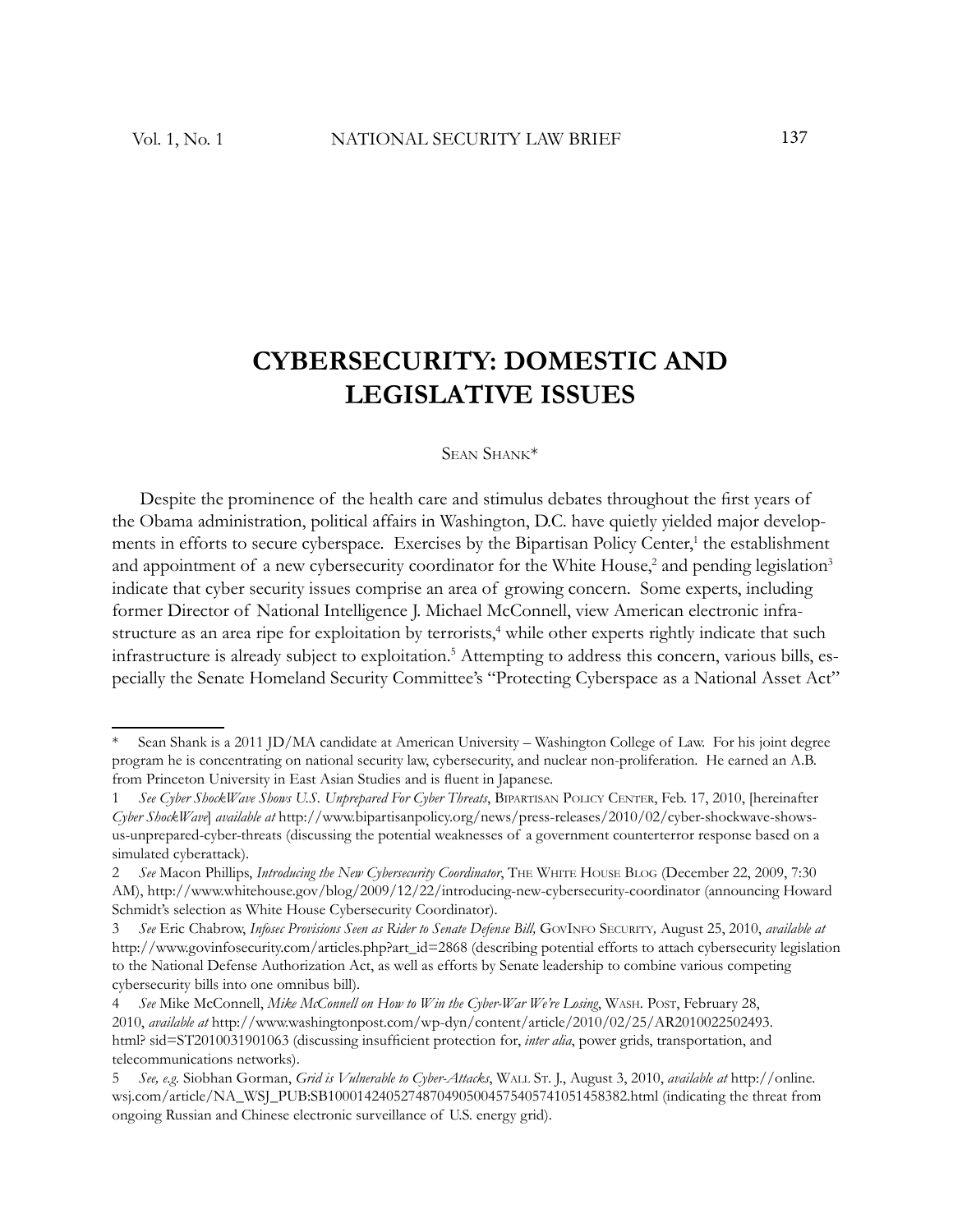(PCNAA)<sup>6</sup>, have inflamed concerns about granting the White House internet "kill switch" authority.<sup>7</sup> Broadly stated, this authority would give the White House the ability to shut off parts of the internet subjected to sophisticated hacking, distributed denial-of-service (DDoS)<sup>8</sup>, or other attacks.

These concerns warrant a number of questions, including: would an internet kill switch pose a threat to private enterprise or civil liberties? If legislation did, in fact, provide the President with the ability to "shut off" the internet, does this accord with his legal and constitutional authority?<sup>9</sup> Even if this authority passes constitutional muster, is a kill switch technically sound?<sup>10</sup> Bills such as PCNAA and Senator Jay Rockefeller's Cybersecurity Act of 2010 (introduced in 2009)<sup>11</sup> assign the White House and other Executive Branch agencies with new responsibilities that attempt to address such technical concerns by granting the White House considerable emergency authority in monitoring and operating the internet. The Rockefeller Bill would convert the Department of Commerce into a clearing-house of industry network security information<sup>12</sup>, while under PCNAA, the White House and the Department of Homeland Security (DHS) would have considerable power over the internet in the event of an emergency. Private business would be required to abide by emergency executive orders upon an indication that an emergency existed.<sup>13</sup>

Even if the White House has the legal authority for a kill switch operation, the viability of such a measure could actually be more of a technical problem than a Constitutional one. If the United States' critical infrastructure were subjected to a devastating cyberattack, it might be reasonable to grant the President aggressive authority to commandeerU.S. networks. It is now a truism that the Executive Branch's war and national security powers have expanded in the wake of 9/11 — for such power to be available in the arena of cybersecurity is neither surprising nor inappropriate. Perhaps it is even *less* surprising, given the concern that a continually vulnerable electronic infrastructure could serve as the staging ground for the next 9/11. Due to the growing sophistication of certain hackers, attribution is difficult, and routine internet use can result in unwittingly exposing one's computer to

<sup>6</sup> Protecting Cyberspace as a National Asset Act of 2010, S. 3480, 111th Cong. (2010).

<sup>7</sup> *See* Adam Cohen, *What's Missing in the Internet Kill-Switch Debate*, TIME MAGAZINE, August 11, 2010*, available at* http:// www.time.com/time/nation/article/0,8599,2009758,00.html?xid=rss-mostpopular (describing ideologically diverse opposition to enhanced White House control over the internet for security purposes).

<sup>8</sup> A DDoS attack is one in which a master computer may control a botnet, or series of compromised computers, to direct inordinate amounts of traffic to a website so as to make it unavailable.

<sup>9</sup> In addition to the Executive Branch's constitutional authority, some commentators indicate that the Communications act of 1934 also provides the White House with the authority it would need to control the internet in the event of an emergency. *See id*. (indicating that the President "already has broad power under the Communications Act of 1934 to shut down wire communications . . . includ[ing] the internet"); see also Communications Act of 1934 (codified at 47 U.S.C.S. § 606(d)(2) (LexisNexis 2010)) (granting the President the authority to "cause the closing of any facility or station for wire communication and the removal therefrom of its apparatus and equipment").

<sup>10</sup> *See The Fear-Based Psychology of the 'Internet Kill Switch,'* TECHNOLOGY REVIEW, August 18, 2010, *available at* http://www. technologyreview.com/blog/mimssbits/25628/ (in which interviewee Paul Kocher describes the kill switch as a "blunt weapon" and questions the benefit of its implementation).

<sup>11</sup> Cybersecurity Act of 2010, S.773, 111th Cong. (2009).

<sup>12</sup> *Id.* § 14(a) (referring to private sector network vulnerabilities).

<sup>13</sup> S. 3480 § 249(a)(1).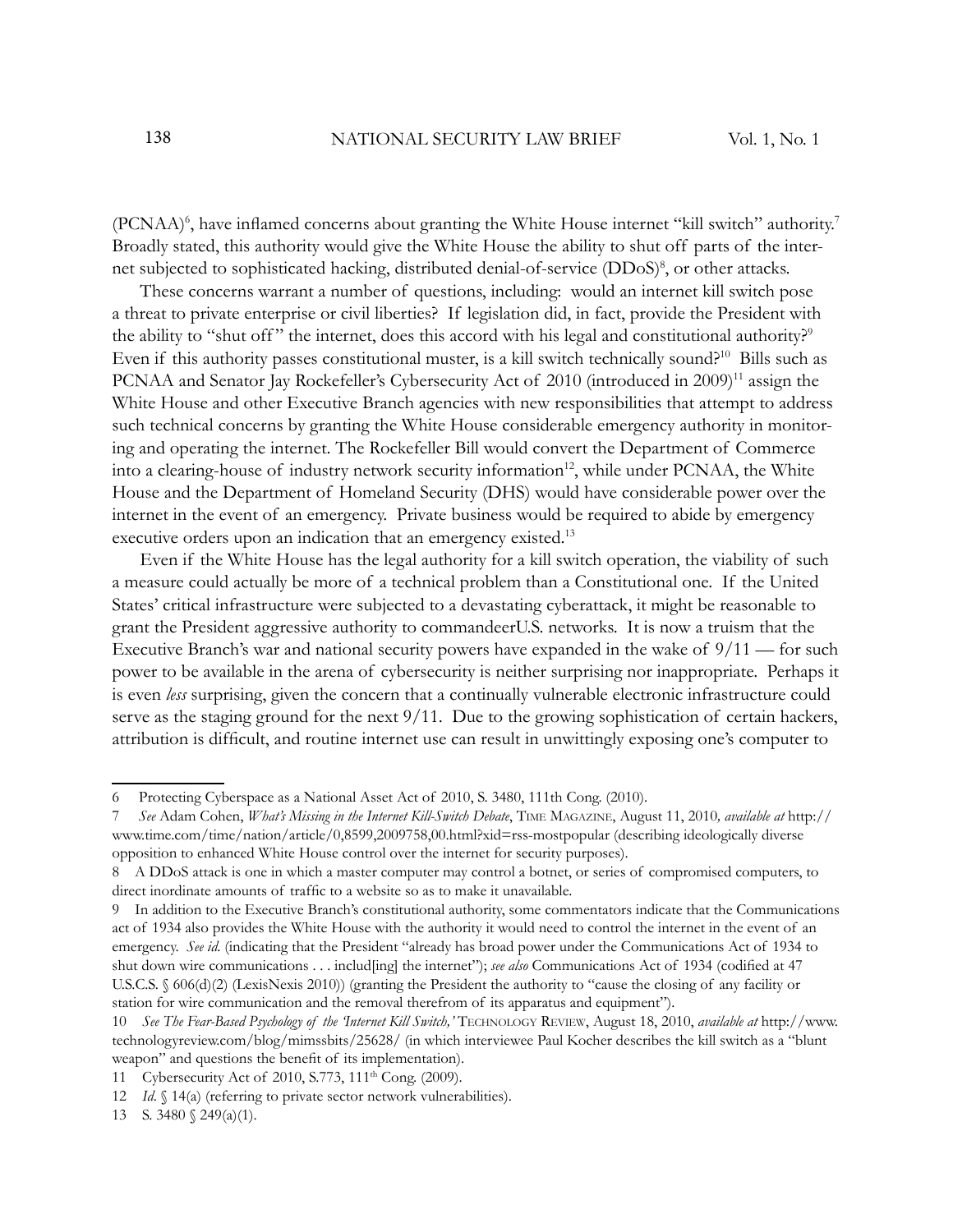an unlawful botnet.<sup>14</sup> In short, the risks are many, but combating them through legislation must be carried out with an eye for technical limitations.

#### CYBERSECURITY ABROAD: CHALLENGES, CONFLICTS, AND <sup>A</sup> NEED FOR LEGAL NORMS

When viewed in an international legal context, the term "cybersecurity" may suggest a broader, more inchoate meaning. "Cybersecurity" not only encompasses matters involving DDoS attacks from isolated hackers, but can also include emerging aspects of state-to-state warfare, as well as questions about whether access to electronic information should be deemed a human right.<sup>15</sup> In certain contexts, U.S. foreign policy reflects an intersection of security and human rights concerns while members of the legislature cite to the cyber-threat posed by China<sup>16</sup>, members of the Executive Branch laud U.S. efforts to disrupt authoritarian controls on internet activities by human rights activists.<sup>17</sup> There are many threats that warrant U.S. involvement, even if international law does not always provide sufficient guidance in all contexts.

In its summer 2008 conflict with Georgia, Russia accompanied its military incursions with cyberattacks on Georgian computer systems.<sup>18</sup> Russian state hackers, and independent hackers within Russia have long been suspected as sources of other cyberattacks against foreign states, including the crippling 2007 DDoS attacks against Estonia. These attacks against "eStonia" (nicknamed for its well-developed domestic internet access<sup>19</sup>) continued for over a month as an extended "cyber-riot," threatening Estonian electronic infrastructure, including its banking system.<sup>20</sup> However, unlike the 2008 attacks on Georgian computer networks, it is unclear how responsible the Russian government, or any other party, was for the 2007 "Web War I" against Estonia. Even for analysts and agencies that have robust resources, attribution is a technological problem — making legal determination of state responsibility even *more* difficult.<sup>21</sup>

China is a prominent example of how freedom of access to information, cybersecurity, and

<sup>14</sup> *See FTC Consumer Alert: Botnets and Hackers and Spam (Oh, My!)*, F. T. C., June 2007, *available at* http://www.ftc.gov/ bcp/edu/pubs/consumer/alerts/alt132.shtm.

<sup>15</sup> *See* Hillary Clinton, Secretary of State, Remarks on Internet Freedom at Newseum, (January 21, 2010) (transcript *available at* http://www.state.gov/secretary/rm/2010/01/135519.htm) (discussing a "universal right to come together with those who share your values . . .").

<sup>16</sup> *See* Chloe Albanesius, *Lieberman Backs Away from 'Internet Kill Switch'*, PCMAG.COM, June 21, 2010, http://www. pcmag.com/article2/0,2817,2365393,00.asp.

<sup>17</sup> *See* Clinton *supra* note 15.

<sup>18</sup> Kevin Coleman, *Cyber War 2.0 – Russia v. Georgia*, Defense Tech, *available at* http://defensetech.org/2008/08/13/ cyber-war-2-0-russia-v-georgia.

<sup>19 90%</sup> of Estonia's banking, at a minimum, is internet-based. Elections are also conducted via the internet. *See* Joshua Davis, *Hackers Take Down the Most Wired Country in Europe*, WIRED MAGAZINE, August 21, 2007, *available at* http:// www.wired.com/politics/security/magazine/15-09/ff\_estonia?currentPage=all.

<sup>20</sup> *See* Shaun Waterman, *Analysis: Who Cyber Smacked Estonia?*, UNITED PRESS INTERNATIONAL, June 11, 2007, *available at* http://www.upi.com/Business\_News/Security-Industry/2007/06/11/Analysis-Who-cyber-smacked-Estonia/UPI-26831181580439/ (describing Professor James Hendler's characterization of the attacks as more of a "cyber riot").

<sup>21</sup> See Scott Shackelford, *From Nuclear War to Net War: Analogizing Cyber Attacks in International Law*, 27 BERKELEY J. INT'L L. 192, 231–36 (2009).